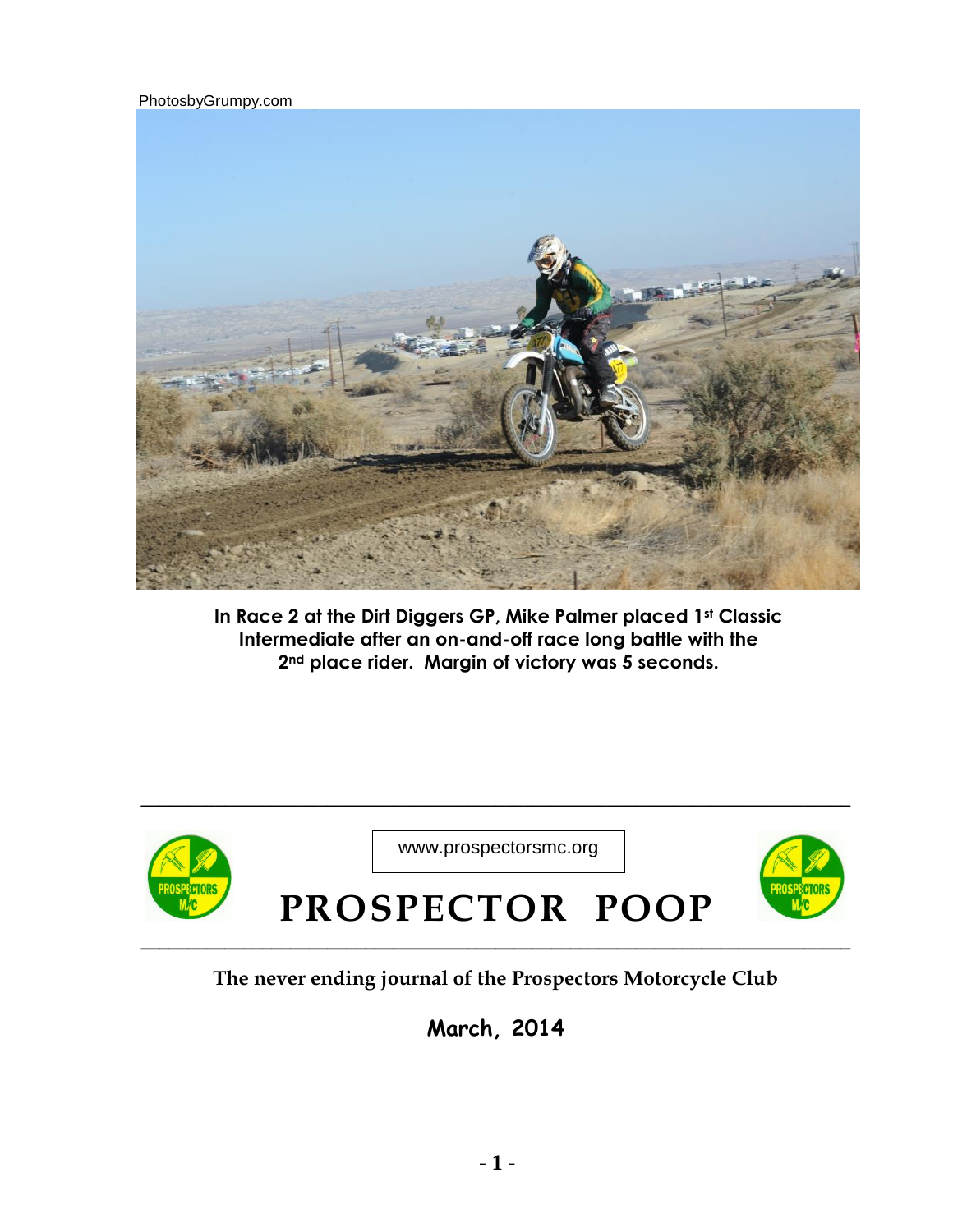**JOHNSON VALLEY: That big patch of desert that we called 'Lucerne Valley' for decades is actually Johnson Valley. Great place for hosting desert races, riding, and having fun in general. The government has decided that hard working tax payers have no right to be there, mainly because the government has lost sight of the fact that they are supposed to be working for those very same people, the hard working American tax payers. Our elected officials represent us? That's a joke. United States Senator Diane Feinstein ('DiFi') is the single biggest threat to the state of California and has been for many years. She has taken conflict of interest to a whole new level and yet her felonious actions go unprosecuted. Why is that? Clearly things have gone very wrong with the United States of America and our founding fathers would tell us to take up arms and unseat the current crop of scoundrels post haste.** 

**Johnson Valley is now severely restricted, most of it has been closed off, and our land has been taken away from us and given to the Marine Corps for a 'training area' in which to conduct 'military exercises'. Or so they would have us believe. What is the real reason? Doug tells us the story >** 

### **Why the Marines really took Johnson Valley!**

**Recently, I met an interesting man who worked for the US Marines at 29 Palms. His job was water, finding it, monitoring it, making sure it met standards, drilling for it, basically, anything to do with the bases water supply.** 

**He told me that the real reason the Marines took the Johnson Valley area instead of going East is water. The marine base has a huge water problem! He also pointed me to a couple of areas I should look at.** 

**Here is an article from the "The Marine Engineer", a publication of the Society of American Military Engineers that explains the problem -**

#### **[http://themilitaryengineer.com/index...entynine-palms](http://themilitaryengineer.com/index.php/tme-articles/tme-magazine-online/item/269-water-management-at-twentynine-palms)**

**The bases only source of water is from an aquifer and since 1950, the Surprise Spring Aquifer has dropped over 200'! The Marines have been drawing about 3 million gallons of water per day from the aquifer, but the recharge rate is only about .9 million gallons per day. This is not sustainable and they need another source of water.** 

**You can see some of the problems the base faces as described by the people who run it. The Marines also have ground water pollution and waste water treatment problems that a new source of water would alleviate!**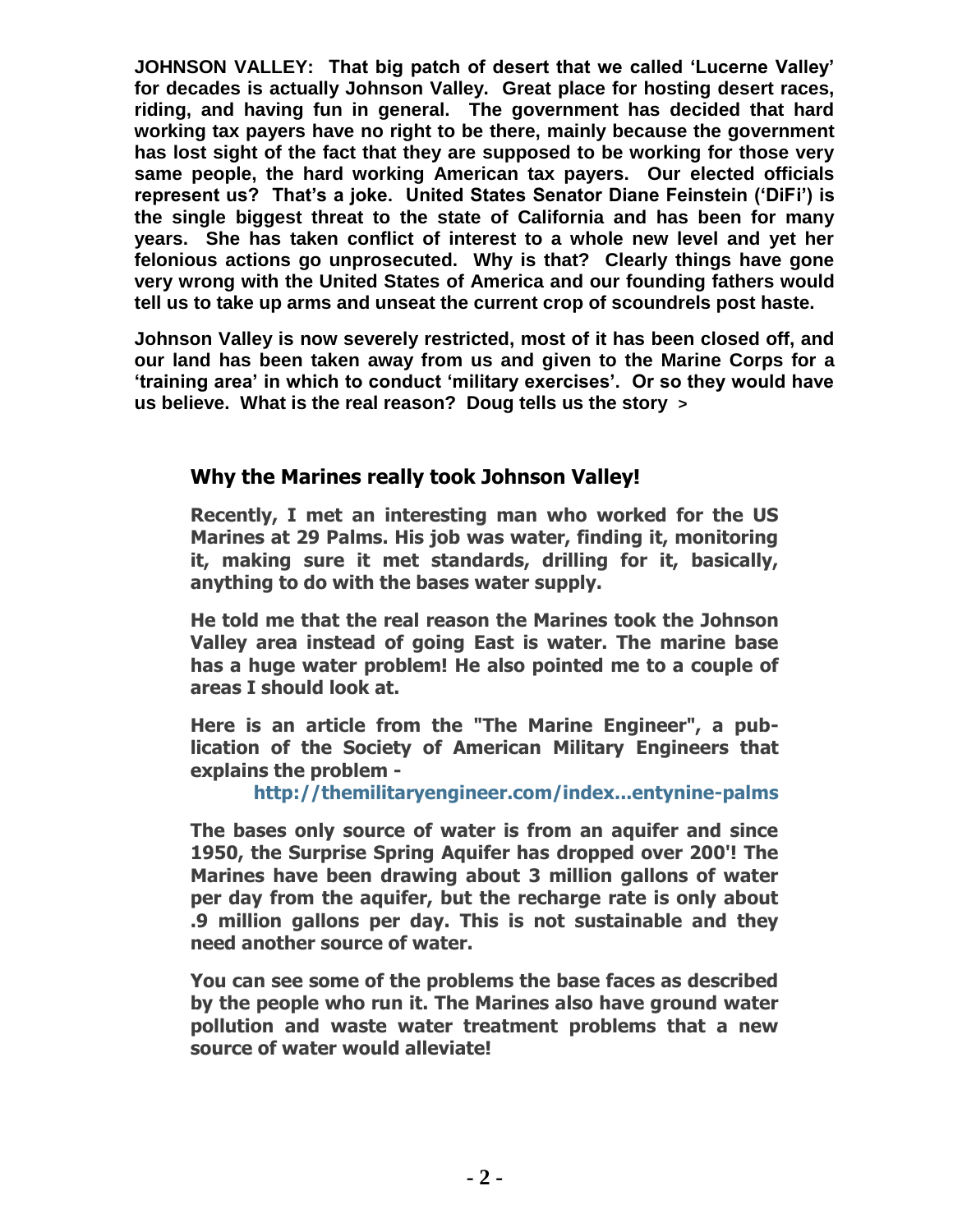**After I found this information I searched for some info on aquifers in and around Johnson Valley, guess what I found? There are a few very big aquifers under the land the Marines will soon take over! Surprise, Surprise, Surprise... as Gomer Pile used to say.**

**Here is the report on the aquifers [http://www.mojavewater.org/files/Ame...INALREPORT.pdf](http://www.mojavewater.org/files/AmesMeansJV_BCM_FINALREPORT.pdf)**

**It looks like the real reason is the sub-surface water, not the surface land they really wanted. Means Dry lake area just happens to be one of the lowest elevations in the area, so more water collects there also.**

**And to add insult to injury, our old, and I do mean old, "friend" DiFi has a hand in this too.** 

**The Marines would of had a problem if they expanded East, no water! Well, (no pun intended) there is a company called Cadiz that is trying to build a huge water storage operation East of the base -**

**[http://cadizinc.com/downloads/How\\_It...011\\_Update.pdf](http://cadizinc.com/downloads/How_It_Works_2011_Update.pdf)**

**The operation controls most of the sub-surface water rights from the bases Eastern edge to the Colorado River. So no rights, no water!**

**How is DiFi part of this? Well, her husband is Richard Blum, whose company, Blum Financial Partners, is the second largest stock holder in Cadiz! How convenient!** 

**Plus, I bet it did not bother DiFi's "Friends" that we spent a bunch of money and time fighting for a cause that she already knew we would lose...**

**So, to me, all the pieces were in place long before we knew we had a problem, and the outcome was determined before we even started to fight for Johnson Valley!**

**Read the links and make your own call on why, how, and when "WE" lost Johnson Valley!**

**Doug**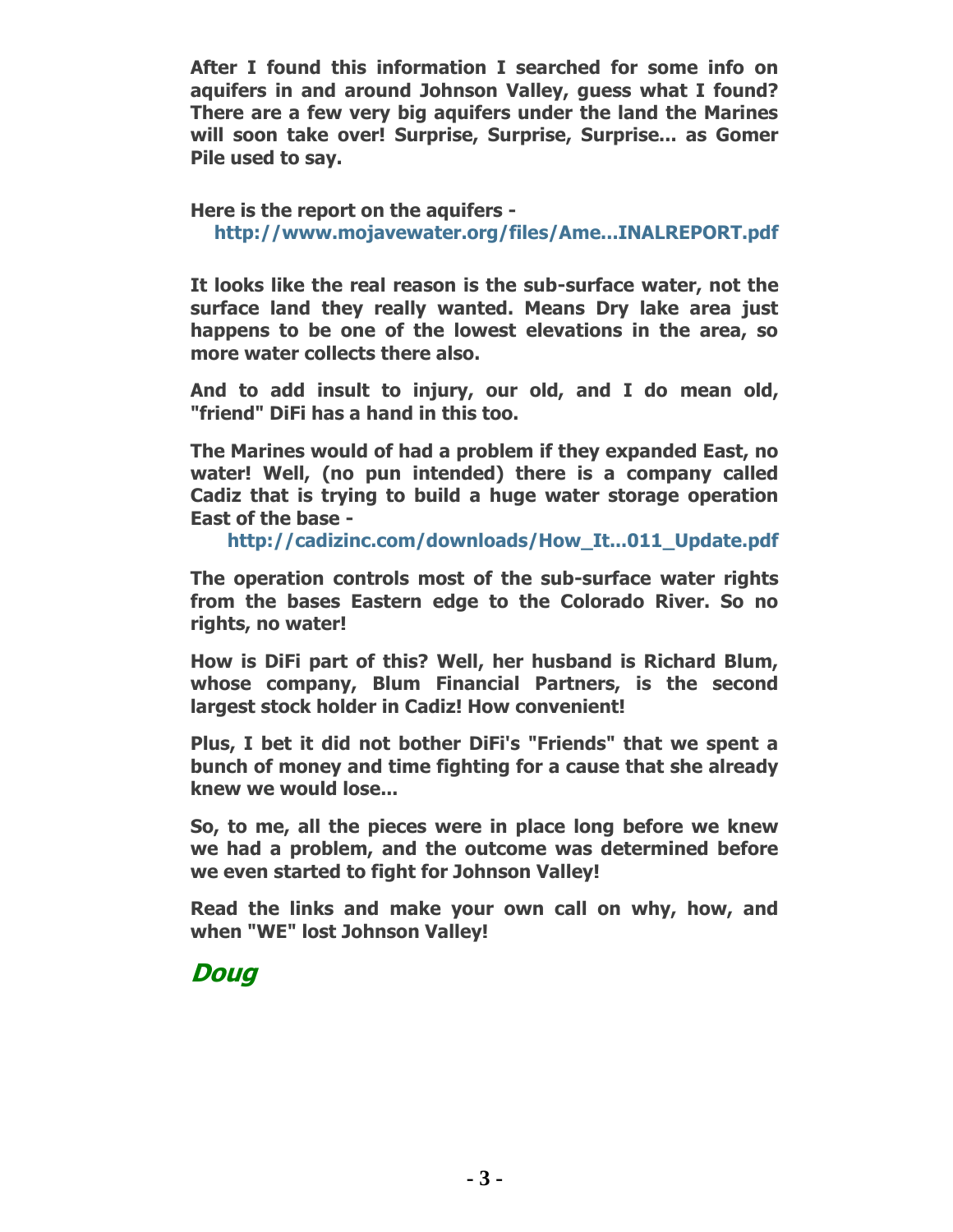**CLUB MEETINGS: Our next two meetings will be Tuesday evening, March 4 and April 1, at Kurt's Clubhouse, 4100 Stevely Avenue, Lakewood CA 90713. Next club newsletter will be mailed April 1 and will include results from the Prairie Dogs GP.** 

**Bike stands! We are once again having custom Prospectors M/C bike stands made that will be available to members in good standing at a discounted price - more on this later. Easter Field Meet will be April 19 and 20 at Prospectors Camp, see next newsletter for more info.** 

## **FINAL 2013 DISTRICT 37 DESERT POINT STANDINGS:**

| <b>Rider</b>           | <b>Class</b>            | 2013#          | 2014#      |
|------------------------|-------------------------|----------------|------------|
| <b>Jeremy Doerksen</b> | 200 Expert              | 291c           | 10c        |
| <b>Jamie Trulove</b>   | <b>Woman Expert</b>     | W101           | <b>W16</b> |
| <b>Stacy Doerksen</b>  | <b>Woman Expert</b>     | W <sub>7</sub> | <b>W23</b> |
| <b>Linda Smart</b>     | <b>Woman Expert</b>     | <b>W61</b>     | <b>W31</b> |
| <b>Butch Nelson</b>    | <b>Masters Expert</b>   | <b>R13</b>     | <b>R66</b> |
| <b>Tom Marshall</b>    | <b>Magnum Open Int</b>  | M45            | <b>M37</b> |
| <b>Hayden Hintz</b>    | <b>Mini 85cc Novice</b> | <b>K18</b>     | K15        |
|                        |                         |                |            |

### **FINAL 2013 DISTRICT 37 ENDURO POINT STANDINGS:**

| <b>Class</b>         | 2013#           | 2014#           |
|----------------------|-----------------|-----------------|
| <b>Woman C</b>       | <b>W10</b>      | W4              |
| Open C               | H <sub>11</sub> | H <sub>8</sub>  |
| <b>Masters A</b>     | <b>R11</b>      | <b>R10</b>      |
| <b>Magnum Open C</b> | <b>M31</b>      | <b>M30</b>      |
| 200 D                | 26c             | 12 <sub>c</sub> |
|                      |                 |                 |

**LOST COYOTES LOST IN THE WOODS QUALIFIER ENDURO: Texas Canyon / Rowher Flats in the Angeles National Forest just west of Agua Dulce, January 19. In order of overall finish >** 

**Rider Class Finish**

| <b>Stacey Rauen</b> | $2nd$ Woman B              |
|---------------------|----------------------------|
| <b>Steve Rauen</b>  | 13 <sup>th</sup> Masters A |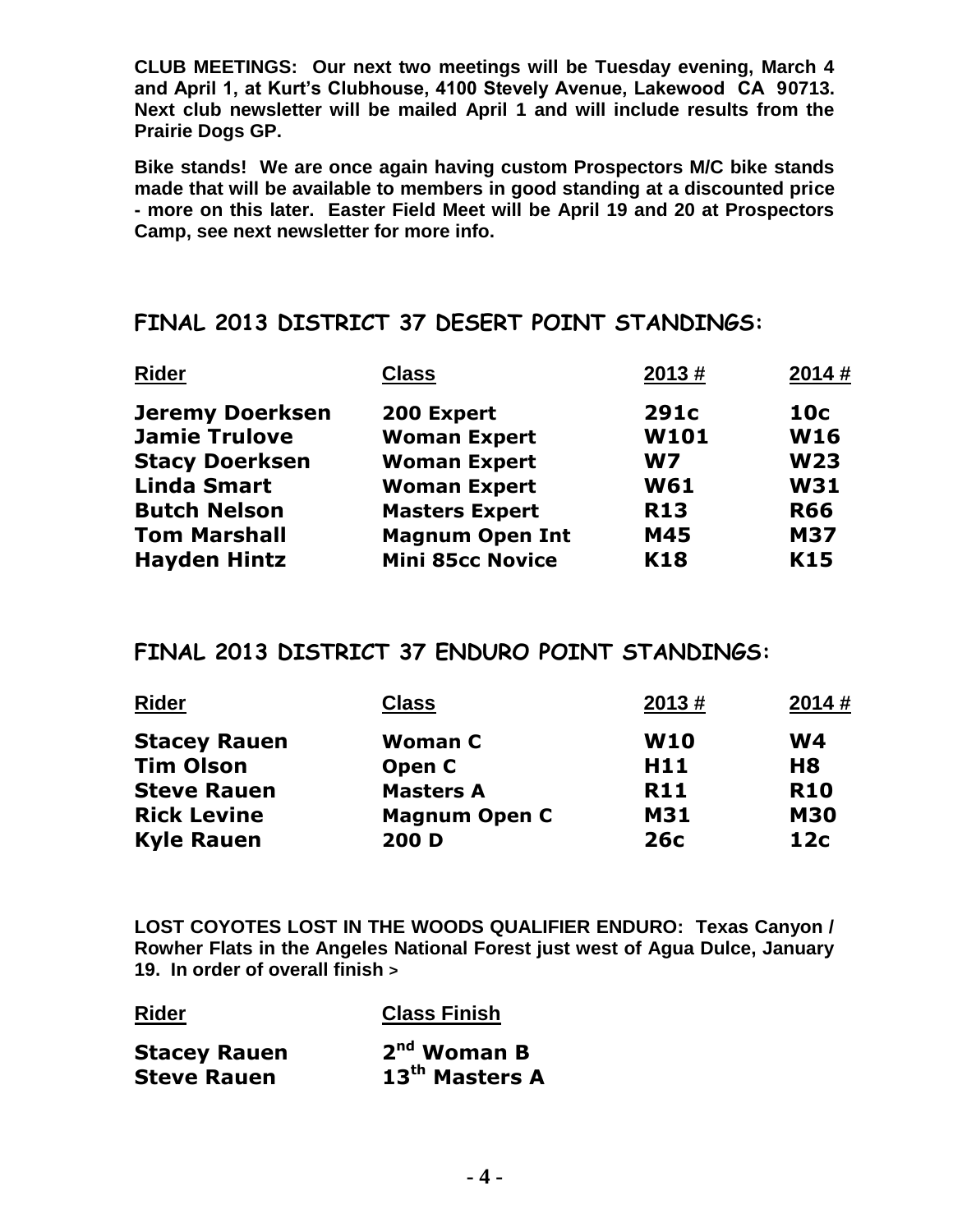**DIRT DIGGERS MC TAFT GP and OILFIELD DERBY: The 2014 gate has dropped! Honolulu Hills, February 1 and 2, Big 6 GP Series Round 1. Air temps in the 60's and great winter racing conditions.** 

**Race 2, Saturday: Steve Bebeck 3 rd Masters Expert Kurt Hintz 2 nd Classic Expert Ted Tweet 4 th Classic Expert Mike Palmer 1 st Classic Intermediate Keith Kubachka 4 th Evo Expert Hana Hintz 2 nd Woman Novice Butch Nelson 10th Masters Expert Rick Levine 1 st Evo Intermediate Mark Nevin 2 nd Classic Novice Race 4, Saturday: Steve Bebeck 13th Magnum Open Expert Keith Kubachka 8 th Magnum 250 Intermediate Rick Levine 10th Magnum Open Novice Race 6, Saturday: Logan Tweet 2 nd WCGP 200cc Intermediate Race 7, Saturday: Hayden Hintz 1 st WCGP 200cc Novice Will Levine rd WCGP 200cc Novice Race 10, Sunday: Hayden Hintz 2 nd Super Mini Advanced Will Levine nd Super Mini Novice Race 14, Sunday: Will Levine nd 200cc Novice Hayden Hintz 4 th 200cc Novice Race 15, Sunday: Logan Tweet 2 nd 200cc Intermediate** 

**HERO POINTS: Roger Marine sent us a check from Wyoming to help with postage and we thank him for that.**